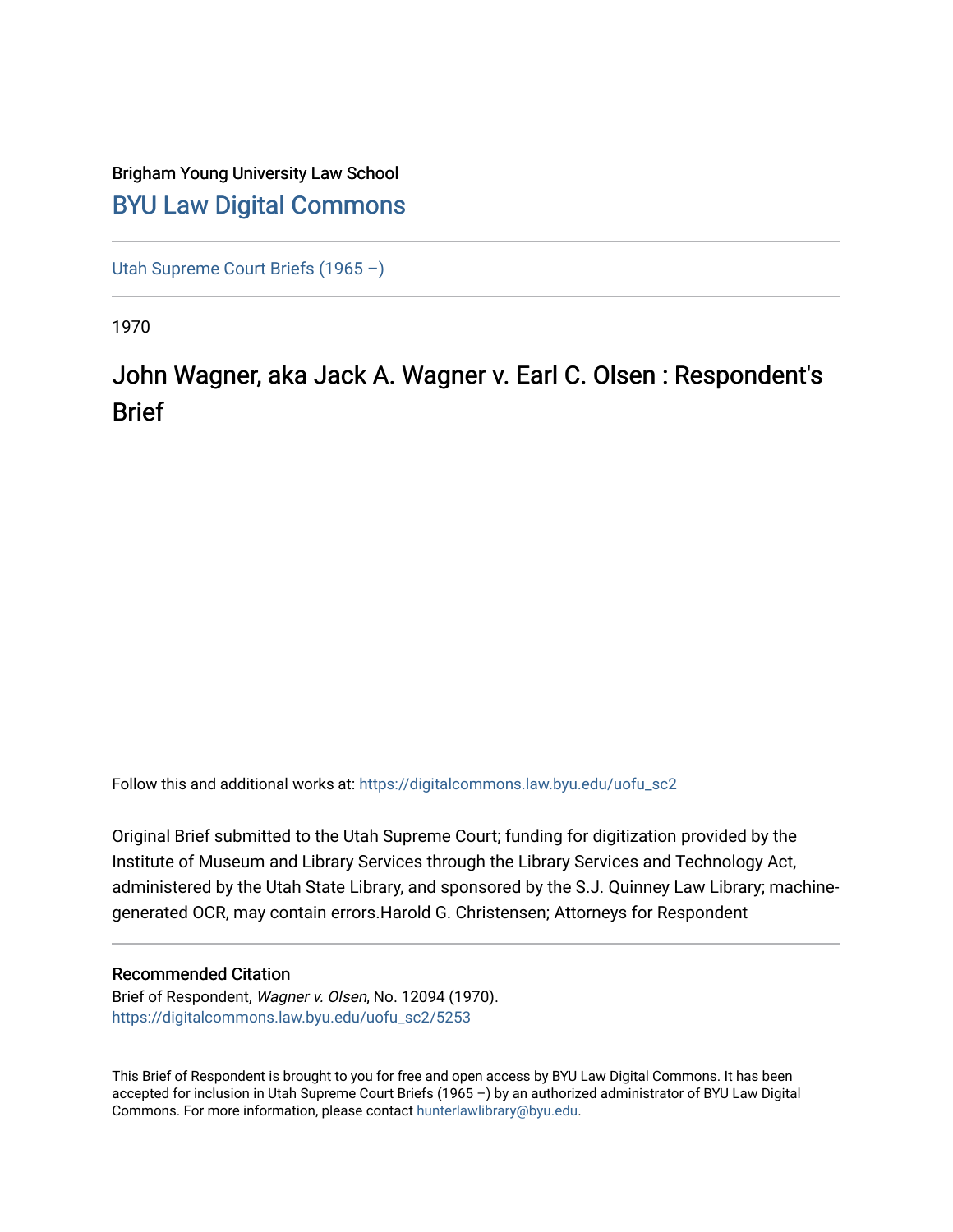# **IN THE SUPREME COURT OF THE STATE OF UTAH**

JOHN WAGNER, aka JACK A. WAGNER,

*Plaintiff and Appellant,* 

vs.

EARL C. OLSEN,

*Defendant and Respondent.* 

Case No. 12094

## **RESPO,NDENT'S BRIEF**

Appeal From the Judgment of the Second District Court For Davis County The Honorable Thornley K. Swan, Judge

WORSLEY, SNOW & CHRISTENSEN AND HAROLD G. CHRISTENSEN 7th Floor, Continental Bank Bldg. Salt Lake City, Utah 84101 Attorneys for Respondent BEAN, BEAN & SMEDILEY 190 South Fort Lane **Layton, Utah 84041** *OCT 2 6 1970* Attorney for Appellant<br>Clerk, Supreme Court, Utah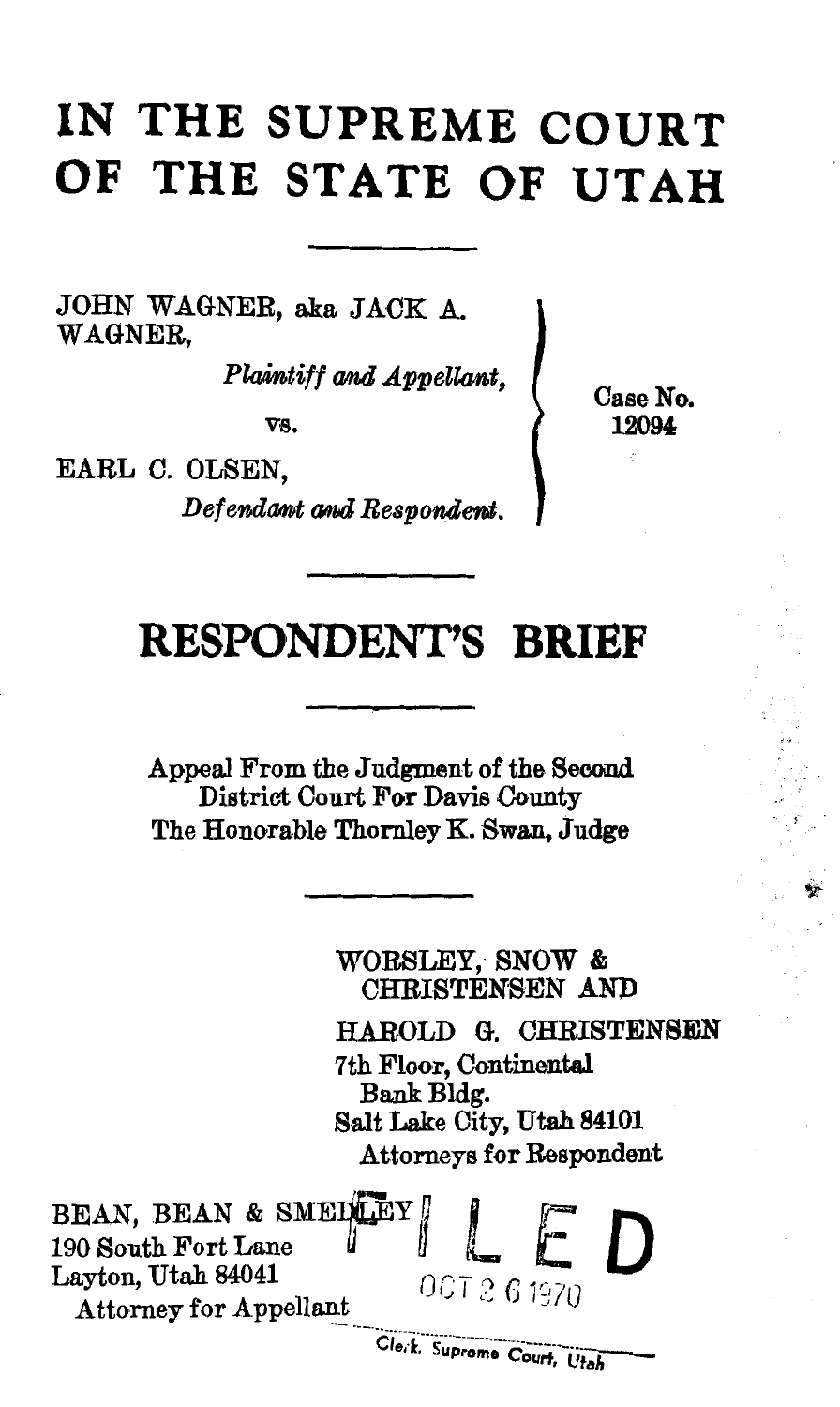#### INDEX

| POINT I                                                                           |  |
|-----------------------------------------------------------------------------------|--|
| THE INSTRUCTIONS ON CONTRIBUTORY NEG-                                             |  |
| POINT II                                                                          |  |
| AN INSTRUCTION ON WILLFUL AND WANTON<br>MISCONDUCT WOULD HAVE BEEN IMPROPER 7     |  |
| POINT III                                                                         |  |
| THE COURT PROPERLY GAVE INSTRUCTION                                               |  |
| POINT IV                                                                          |  |
| THE TESTIMONY OF DEFENDANT'S ACCIDENT<br>RECONSTRUCTION EXPERT WAS PROPER  14     |  |
| POINT V                                                                           |  |
| THE TRIAL COURT PROPERLY LIMITED CROSS-<br>EXAMINATION OF DEFENDANT'S EXPERT WIT- |  |
|                                                                                   |  |
|                                                                                   |  |

#### CASES CITED

| Bott v. Wendler, 203 Kan. 212, 453 P.2d 100 (1969)  17           |  |
|------------------------------------------------------------------|--|
| Day v. Lorenzo Smith and Son, Inc., 17 Utah 2d 221, 408 P.2d     |  |
| Donnelly v. Southern Pacific Co., 18 Cal. 2d 863, 118 P.2d       |  |
| Employers Mut. Liability Ins. Co. v. Allen Oil Co., 123 Utah     |  |
| Esrey v. Southern Pacific Co., 103 Cal. 541, 37 P. 500 (1894)  7 |  |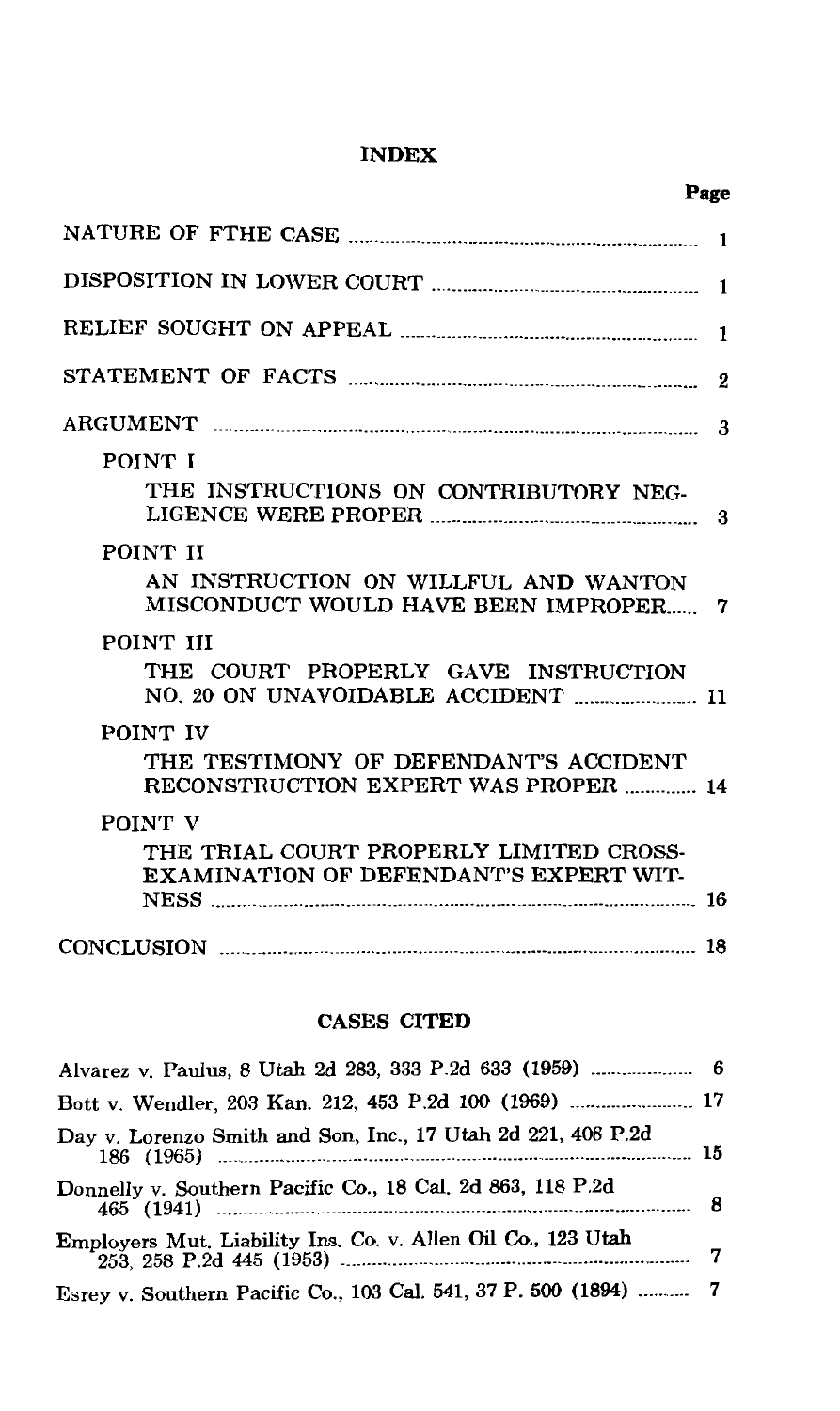#### INDEX (continued)

| ___<br>۰ |
|----------|
|----------|

| Estate of Ekker, 19 Utah 2d 414, 432 P.2d 45 (1967)  11            |  |
|--------------------------------------------------------------------|--|
|                                                                    |  |
|                                                                    |  |
| Harrington v. Los Angeles Ry. Co., 140 Cal. 514, 74 P. 15 (1903) 8 |  |
| McCall v. Kendrick, 2 Utah 2d 364, 274 P.2d 962 (1954)  7          |  |
| Pettingill v. Perkins, 2 Utah 2d 266, 272 P.2d 185 (1954)  11      |  |
| Smith v. Seibly, 72 Wash. 2d 16, 431 P.2d 719 (1967)  18           |  |
| Startin v. Madsen, 120 Utah 631, 237 P.2d 834 (1951)  13           |  |
| State v. Christensen, 13 Utah 2d 224, 371 P.2d 552 (1962)  16      |  |
|                                                                    |  |
| Williams v. Carr, 68 Cal. Rptr. 305, 440 P.2d 505 (1968) 9, 10     |  |
| Williams v. Ogden Union Railway & Depot Co., 119 Utah 529,         |  |
| Woodhouse v. Johnson, 20 Utah 2d 210, 436 P.2d 442 (1968)  12      |  |

#### AUTHORITIES CITED

|--|--|--|--|--|--|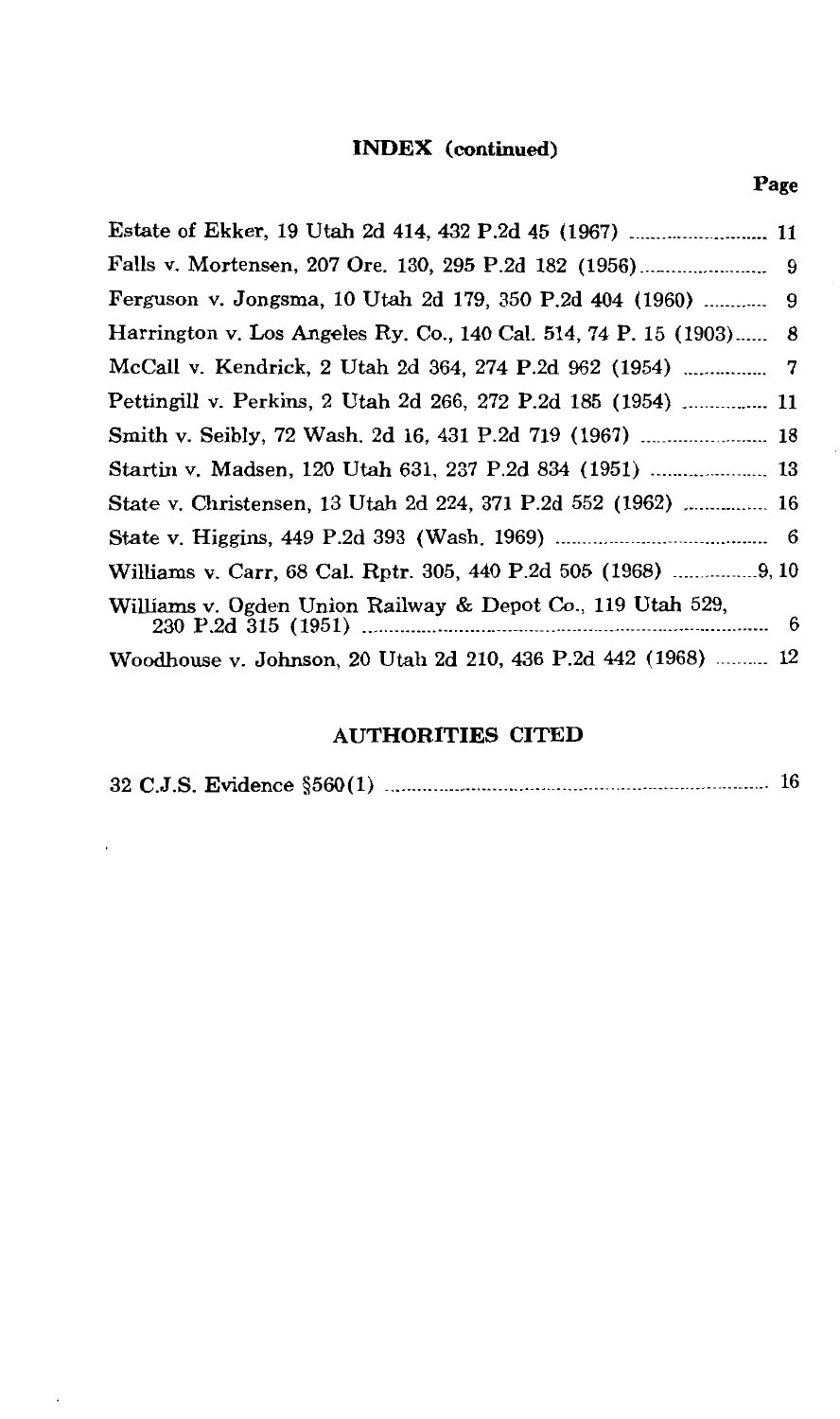## **IN THE SUPREME COURT OF THE STATE OF UTAH**

JOHN WAGNER, aka. JACK A. \VAGNER,

*Plaintiff and Appellant,* 

vs.

EARL C. OLSEN, *Def end ant and Respondent.*  Case No. 12094

## **RESPONDENT'S BRIEF**

NATURE OF THE CASE

This is a suit for the alleged wrongful death of a 3 year old child.

DISPOSITION IN LOWER COURT

The case was tried to a jury in May of 1967. The jury returned a verdict in favor of Respondent Olsen.

### RELIEF SOUGHT ON APPEAL

Olsen seeks affirmance of the lower court decision in his favor.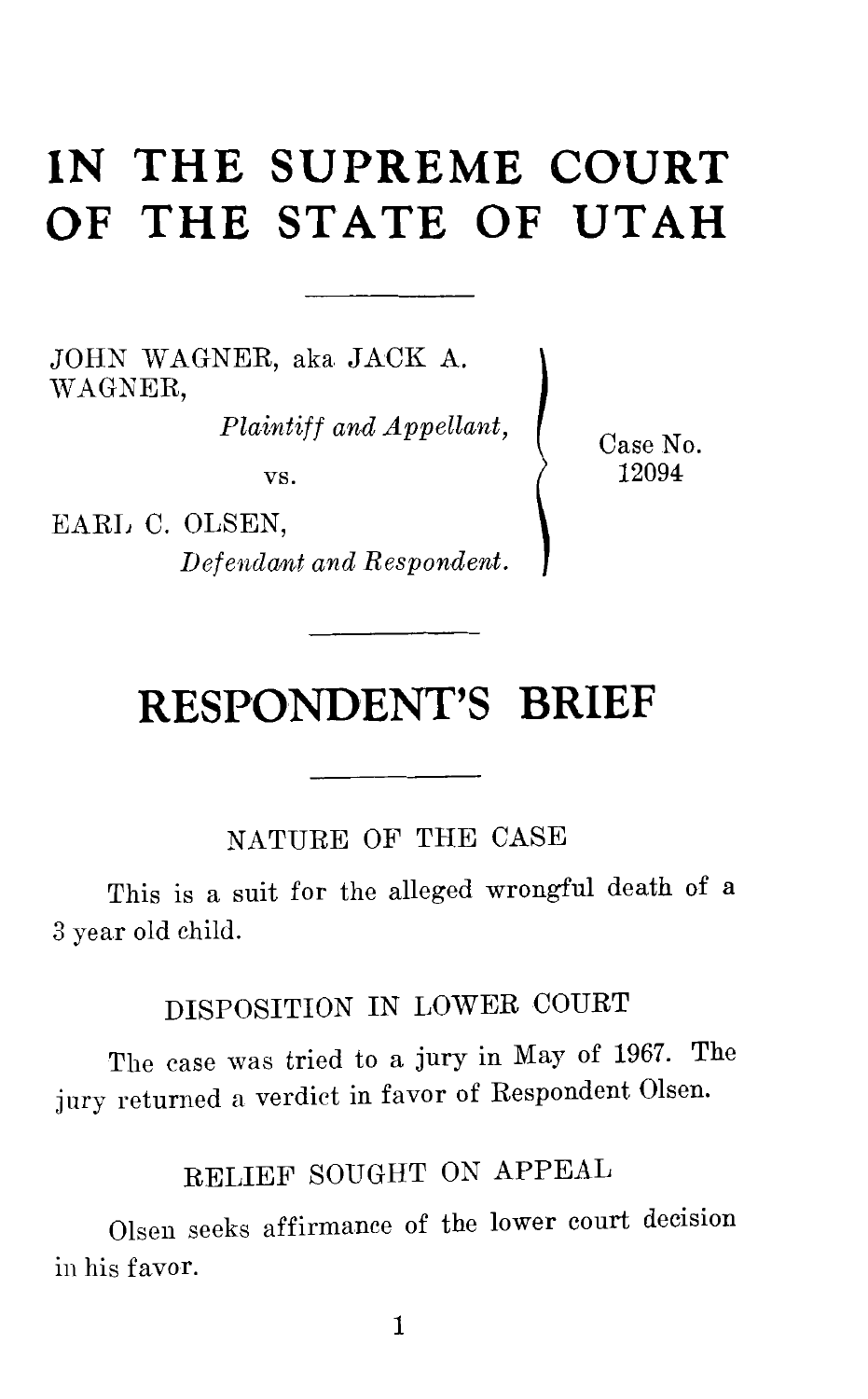#### STATEMENT OF FACTS

Olsen does not agree with Appellant Wagner's statement of the facts. It does not state those facts most favorable to the verdict. We suggest, instead, the following:

On November 1, 1964, at approximately 7 :00 p.m., Wagner driving his automobile, accompanied by his 3 year old son, saw an automobile behind him go out of control and turn over (T. 104). He continued some distance down the road, then made a U-turn and returned to the scene of the accident  $(T. 194)$ .

He parked his car on the side of the road but extending two feet on the traveled portion of the highway (T. 113; T.S. 23). A highway patrolman and several other people were already on the scene. Nevertheless, Wagner left his 3 year old son alone in the car and went to the scene of the accident.

Even though there were no serious injuries (T. 118- 19) and Wagner's assistance was not required (T. 113) he remained at the scene of the accident for over a quarter of an hour, leaving his son alone in the car (T. 134).

Later, Wagner, still at the scene of the accident, heard the sound of brakes. Having a premonition that his son might somehow be involved, he hurried back only to find that his son had been struck by a passing car (T. 119).

Olsen, whose car had struck the boy, had been proceeding the same direction as the parked car at well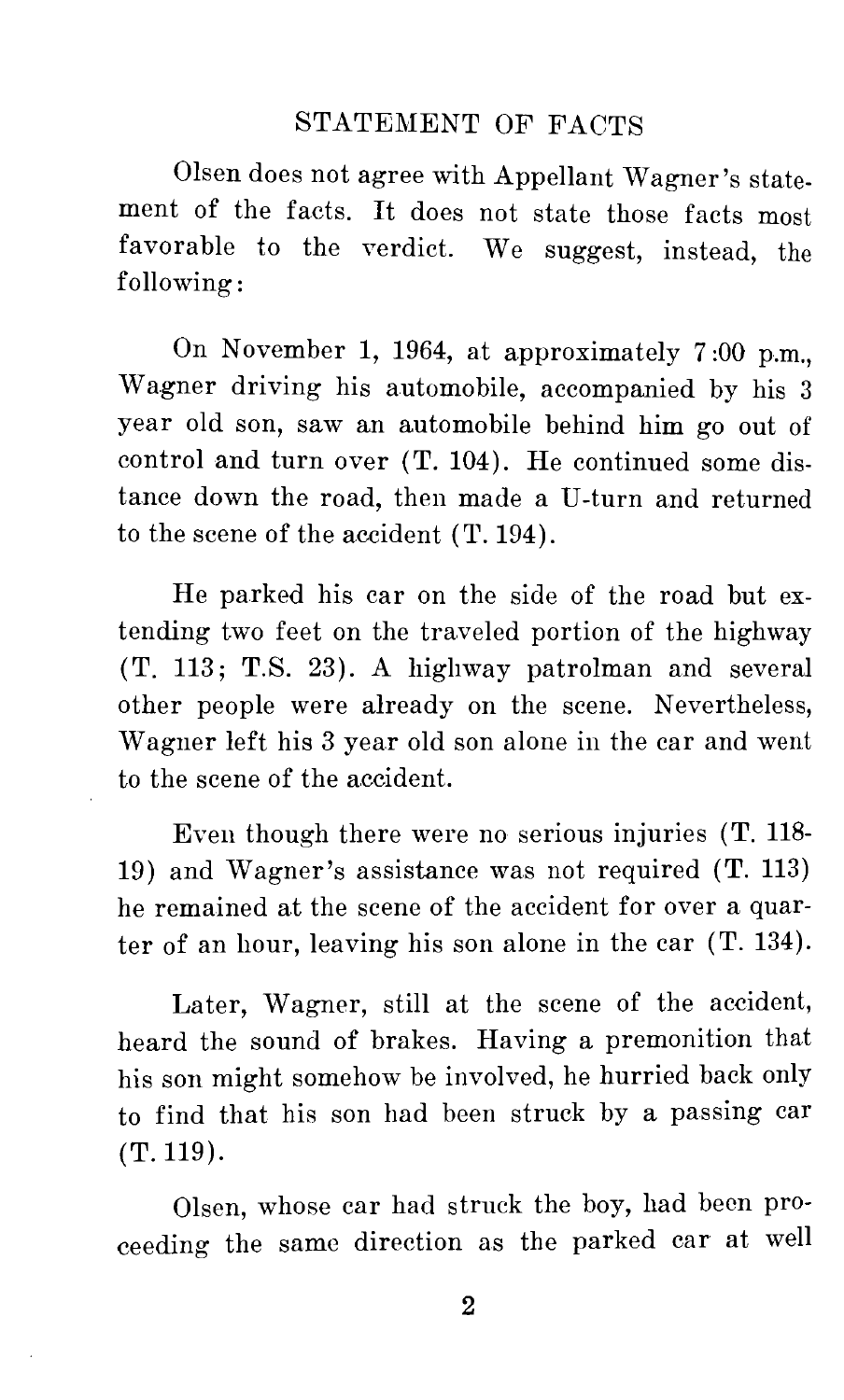below the 40 mile per hour speed limit (T. 20-21, 41). As Olsen was passing the parked car, the boy darted onto the highway from in front of the parked car. Olsen's car was then only 5 feet away (T. 22). The accident was unavoidable.

#### ARGUMENT

#### POINT I

#### THE INSTRUCTIONS ON CONTRIBU-TORY NEGLIGENCE WERE PROPER.

The jury was instructed on contributory negligence in three instructions : 16, 22 and 27.

In Instruction No. 16 the jury was given a standard definition of contributory negligence.

In Instruction No. 22 the jury was told that vehicular traffic had the right of way over pedestrians at the place where the accident occurred and that they could consider this in judging the reasonableness of the conduct of the plaintiff in leaving his son alone in a car at that place.

In Instruction No. 27 the jury was told that the plaintiff had a duty to use reasonable care under the circumstances in the supervision of his son and that failure to do so would bar a recovery by him.

Plaintiff Wagner complains of Instruction No. 16 upon the ground that there was no negligence on the part of the plaintiff upon which to base the instruction. He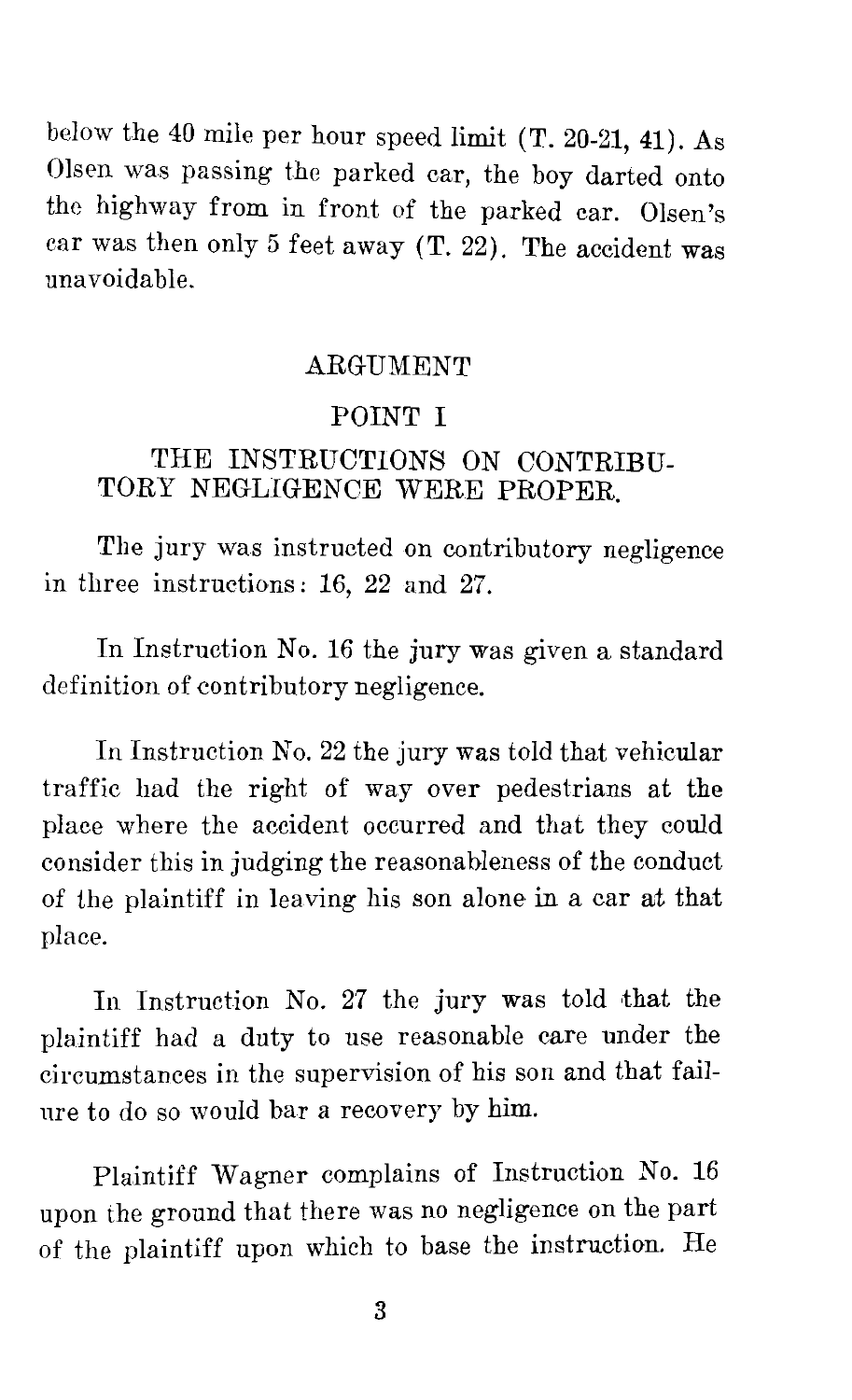is saying, in other words, that the issue of contributory negligence should not have been submitted to the jury.

There was more than enough evidence to justify submission of the issue of contributory negligence. Wagner left his 3 year old child alone in an automobile parked partially on the traveled portion of a main highway (T. 113), in the dark of night  $(T. 113)$ , to go to the scene of an accident where there were no serious injuries and a highway patrolman was already on the scene (T. 118, 119), without really knowing himself what his intent was in leaving his son alone (T.123).

He remained there for a quarter of an hour (T. 134) or longer knowing of the traffic conditions on this main traveled highway (T. 114), ignoring the reasonable expectation that the young boy would become frightened and leave the car in an attempt to find his father who he had seen cross the highway.

Wagner could have taken his son with him (T. 118), but instead, he parked his car where his son, if he left the car, would of necessity cross four lanes of traffic to find his father. This was done in spite of the fact that he could have pulled his car to a point where he could have observed and determined whether his assistance was needed without even leaving his car (T. 118). Safer and easily accessible parking spots were nearby (T. 112, 122). Wagner, himself, anticipated the danger because he admitted at trial having wondered at the time, before the accident, whether he should have left the boy alone in the car (T. 119).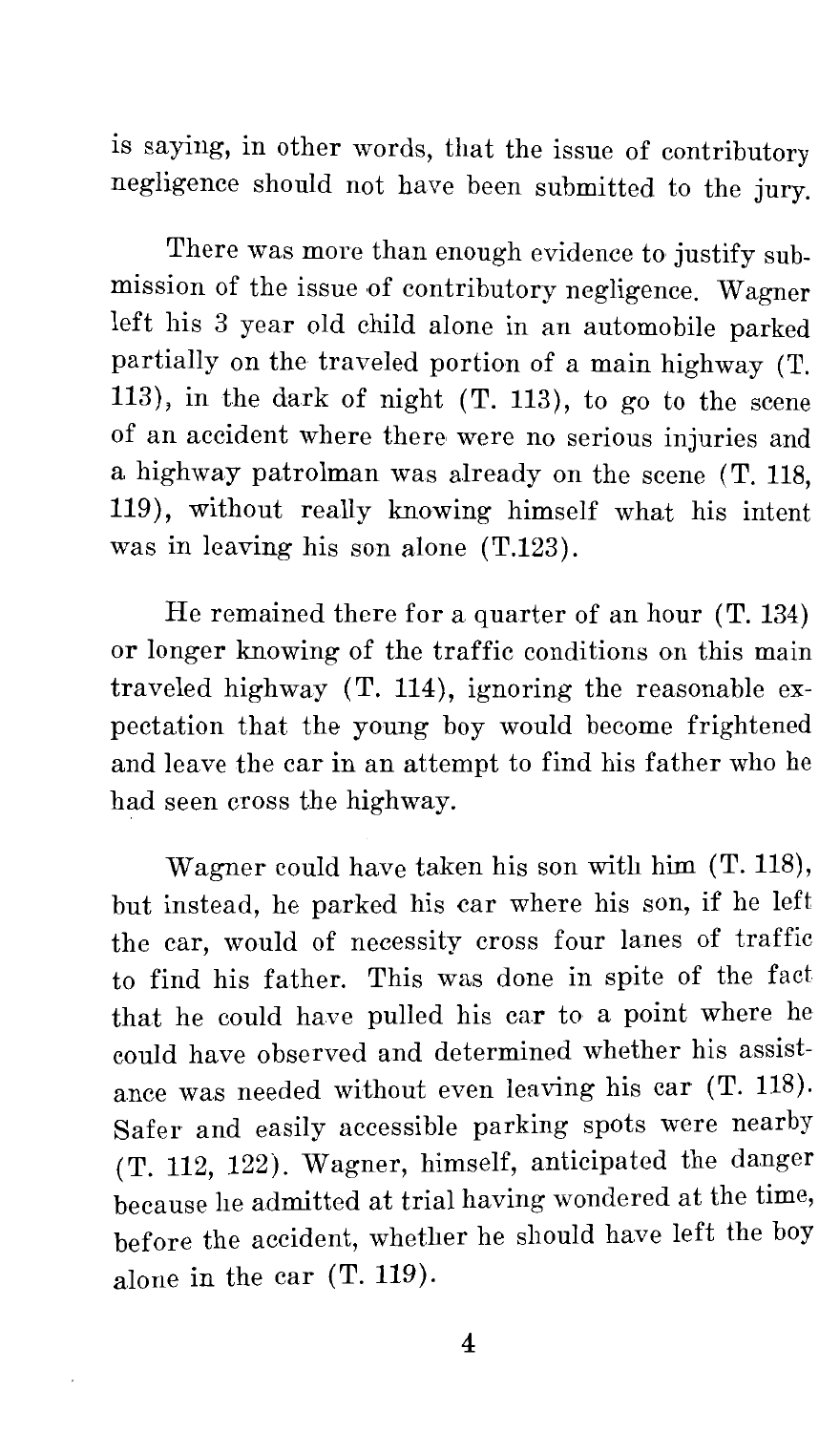The trial eourt did not err in submitting the issue of contributory negligence to the jury. It follows from this that the court did not err in giving its instruction No. 16 which was merely a definition of contributory negligence.

Plaintiff Wagner contends that the trial court erred in charging him with the duty of yielding the right of way to vehicular traffic when he was in no way involved in the accident. He misses the thrust of this instruction.

In Instruction No. 22, the jury was told:

''A person in crossing the highway in the vicinity of this accident was required by law to yield the right of way to all vehicles on the roadway so near as to constitute an immediate hazard. *You. may consider this only in coninection with the conduct of the def end amt and the plaintiff."*  (R. 23) (Emphasis added.)

This instruction bore upon the conduct of the defendant and of the conduct of the plaintiff in leaving his 3 year old son alone in a car parked at the side of a road in an area where vehicular traffic would be entitled to the right of way. This instruction did not bear upon the eonduct of the plaintiff in crossing the road or in the conduct of plaintiff's son in crossing the road.

If there was any chance that the jury would apply this instruction to the minor child, the court anticipated that possibility and avoided it by the insertion of the last sentence. The jury could not more clearly have been made aware of the inapplicability of instruction No. 22 to the ehild.

5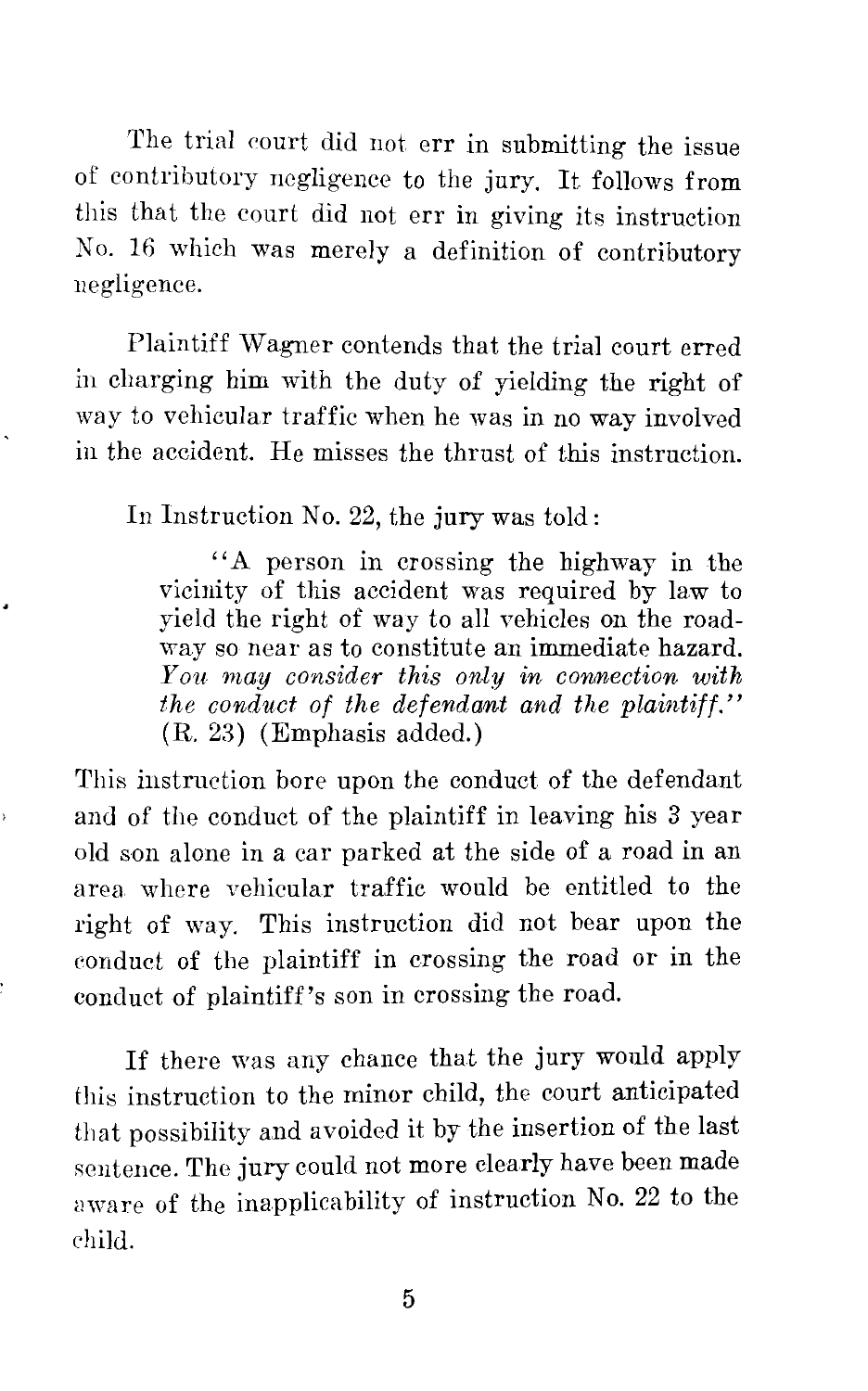It is basic to our jurisprudence and jury system that the jury is presumed to have followed the instructions given them.

In the recent case of *State v. Higgins,* 449 P.2d 393 (Wash. 1969) the Washington Supreme Court was called upon to rule whether the submission of a special interrogatory to the jury had the effect of inviting the jury to avoid the instructions and in effect allow double recovery. The Washington Supreme Court rejected appellant's contention, stating: ''There is nothing in the language of the instruction given which implies such an invitation, and *we cannot presume that the jury misunderstands the plain language of an instruction." Id.*  at 397. (Emphasis added.)

In *Williams v. Ogden Union Railway and Depot Co.,*  119 Utah 529, 230 P.2d 315, 322 (1951) this court said:

> ''The instructions may not in all regards be models of clarity, they may not present the legal principles in the best manner, and the sequence in which they are given may have a tendency to make them difficult to follow. However, the jurors were directed to consider them together and *we must assume they followed this direction."* (Emphasis added.)

No complaint is made of Instruction No. 27 which defined plaintiff Wagner's duty for the care and supervision of his son in accordance with *Alvarez v. Paulus,* 8 Utah 2d 283, 333 P. 2d 633 (1959).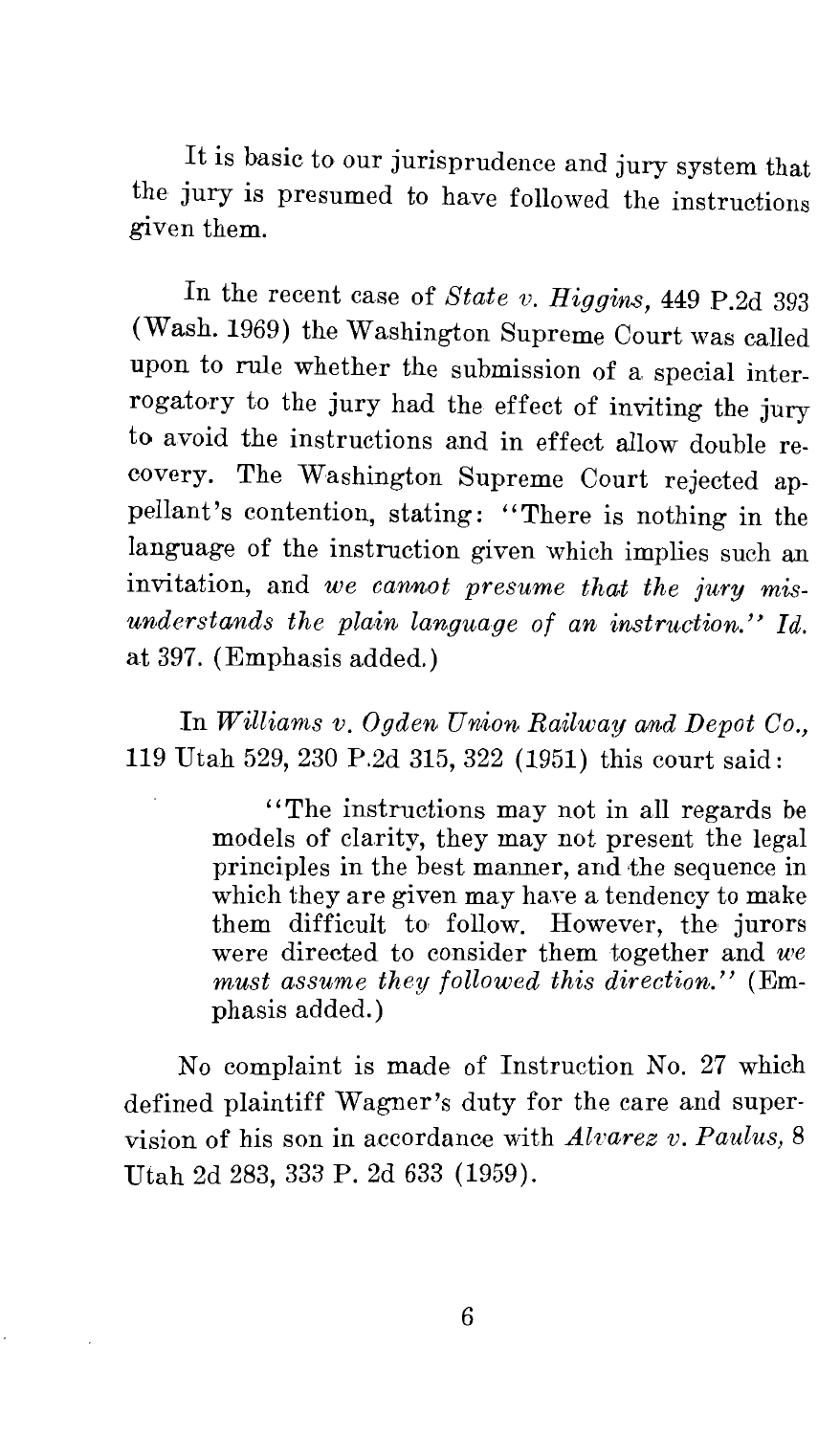Indeed, no objection was made at the trial to Instruction No. 16 or Instruction No. 22. The only exceptions taken were with respect to Instructions Nos. 20, 25 and 30 (T. 145-46).

Plaintiff Wagner asserts error with respect to Instructions Nos. 16 and 22 in this appeal for the first time contrary to the provisions of Rule 51 which provides that a party may not assign as error the giving of an instruction unless he objects thereto, and the established law of this state as set forth in *McCall v. Kendrick,* 2 Utah 2d 364, 274 P.2d 962 (1954) and *Employers Mut. Liability Ins. Co. v. Allen Oil Co.* 123 Utah 253, 258 P.2d 445 (1953) and numerous other decisions.

#### POINT II

#### AN INSTRUCTION *ON* WILLFUL AND WANTON MISCONDUCT WOULD HAVE BEEN IMPROPER.

Plaintiff Wagner argues that the trial court should have instructed the jury that the defense of contributory negligence would not bar plaintiff's recovery if the jury found defendant's conduct to be "willful and wanton." The authorities cited by appellant which he alleges would support a finding of willful and wanton misconduct on the part of this defendant are clearly distinguishable from the facts of this case.

In the 1894 case cited by Wagner, *Esrey v. Southern Pacific Company,* 103 Cal. 541, 37 P.500, the plaintiff was injured when struck by an extra-wide railroad boxcar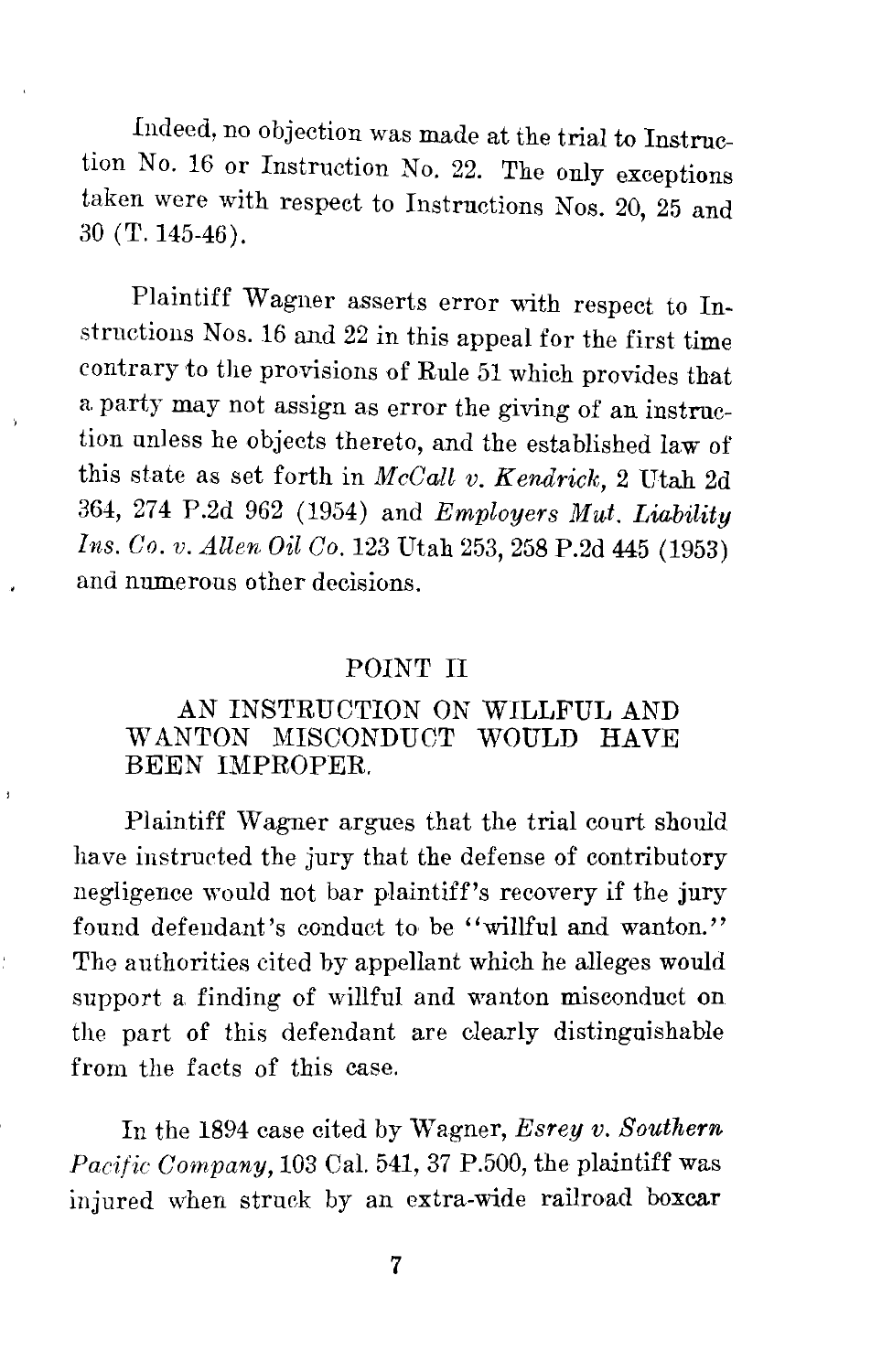while she was standing between the track and the railroad platform. The court stated "[T]here is no question but that the two brakemen, and possibly the engineer and fireman, saw her standing in this position."

 $\frac{1}{2}$ 

In *Harrington. v. Los Angeles Ry. Co.,* 140 Cal. 514, 74 P. 15 (1903), cited by appellant, the deceased plaintiff, a participant in a bicycle race, cut in front of an electric street car and was hit. Here again, however, the driver of the street car knew beforehand that the street car would cut across the path of the bicycle riders and he had been warned by "numerous bystanders" that the racers were coming. Some people had even stood in front of the street car in an attempt to get the motorman to slow down though he continued on and forced these people from the track. As the court stated at  $p.17$  "[A]fter such discovery [of the bicycle riders] he could easily have stopped his car before it reached the path along which the bicyclists were proceeding, and thus have in sured absolute safety to the riders . . . "

In *Donnelly v. Southern Pacific Company,* 18 Cal. 2d 863, 118 P.2d 465 (1941), the court refused to find willful and wanton misconduct where a railroad switchman had erroneously thrown a switch the wrong way thus causing the collision of two trains. The court pointed out that "a negligent person has no desire to cause the harm that results from his carelessness. And he must be distinguished from a person guilty from a person guilty from willful misconduct, such as assault and battery, who intends to cause harm." *Id.* at 468.

8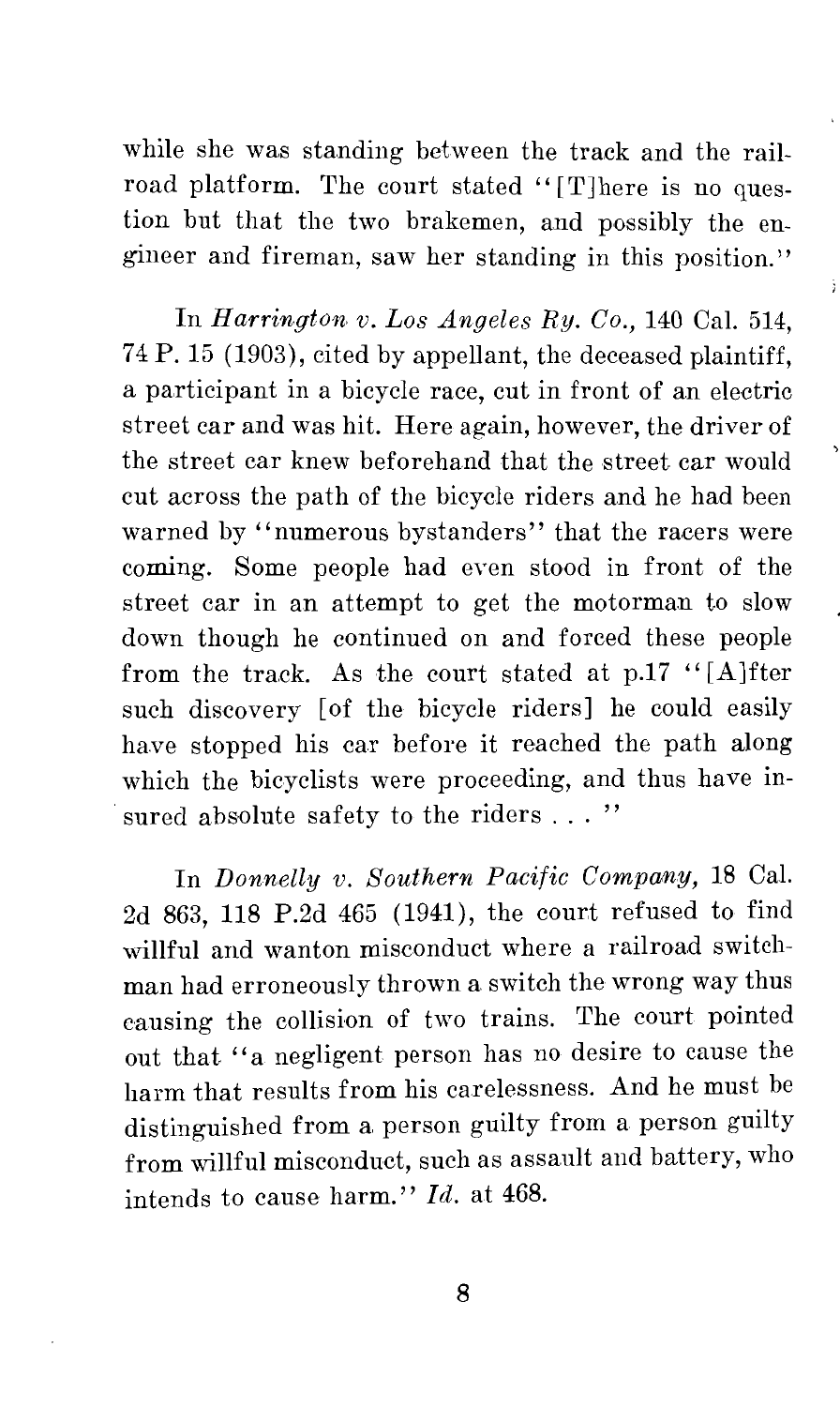In *Falls v. Mortensen,* 207 Ore. 130, 295 P.2d 182 (1956) the defendant was operating his automobile within the city of Portland at speeds between 45 and 55 miles per hour. The defendant had testified he saw the plaintiff in the intersection, and the plaintiff was struck by defendant's car while it was "straddling the yellow line." *Id.* at 191.

In *Williams v. Carr,* 68 Cal. Rptr. 305, 440 P.2d 505 (1968), the defendant had gone to work at 5 :30 in the morning, had worked all day and then went drinking with a group of friends until the early hours of the morning. At the time of the accident he had been awake for 22 hours. He continued to drive even though he was admittedly physically fatigued and had stopped the car shortly before to help awaken himself. He made no attempt to awaken any of the other passengers in the car and find someone less fatigued to drive.

In *Ferguson v. Jon,gsma,* 10 Utah 2d 179, 350 P.2d 404 (1960), the plaintiff was attempting to arrest the defendants when they intentionally drove their car towards him and drug him some 200 feet while he was dangling from the car door with his hands and arms hanging through the shattered glass. Additionally, the plaintiff had continually begged the defendant to stop the car and the defendant had told him "to go to  $\ldots$  ." and continued on until the car went out of control and struck a power pole.

None of the elements found in the above cases cited hy plaintiff Wagner are found in our case.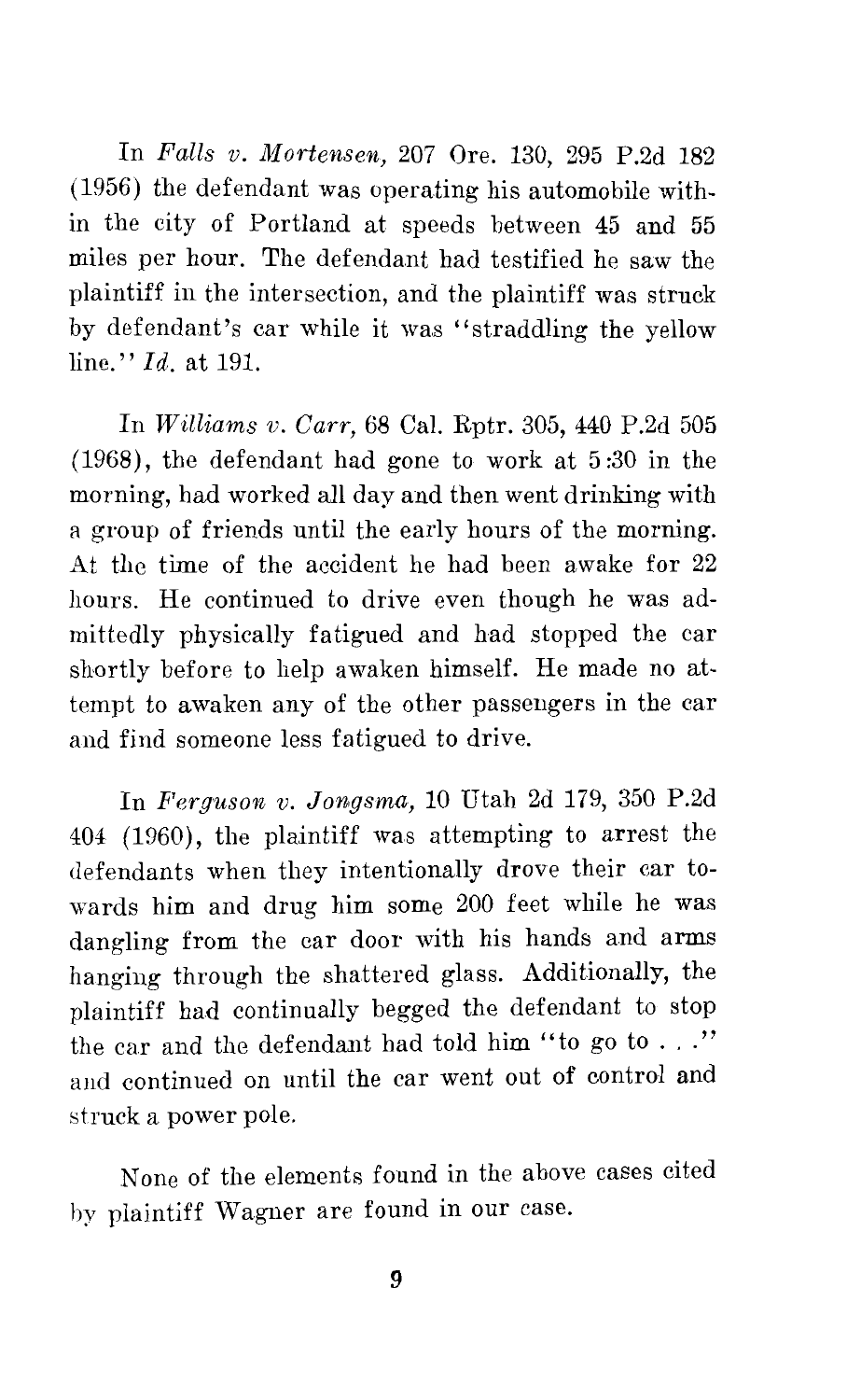Olsen did not see the Wagner boy previous to the boy darting into his path; Olsen had no way of knowing beforehand the boy would jump out; Olsen was not driving beyond the speed limit.

Olsen's conduct was not willful and wanton and plaintiff Wagner made no effort to so convince the court and jury. The boy leaped into the path of the car when, according to the most favorable evidence, there were but five feet between himself and the car. No choice was available to Olsen. His striking the boy was completely unavoidable.

Plaintiff Wagner's own authority of *Williams v. Carr,* GS Cal. Rptr. 305, 440 P.2d 505 (1958) shows that the conduct of the defendant could not be classified as willful or wanton:

> '' [W] illful misconduct implies the intentional doing of something either with knowledge, express or implied, that serious injury is a probable, as distinguished from a possible result, or the intentional doing of an act with a wanton or reckless regard of its consequences." *Id.* at 509.

In any event the Complaint was based upon ordinary negligence, not willful, wanton misconduct (R. 1). At pretrial no mention was made about proceeding on a theory of willful, wanton misconduct.

At trial nothing was said about willful, wanton misconduct. No objection was made to the trial court's failure to so instruct the jury. No request was made to so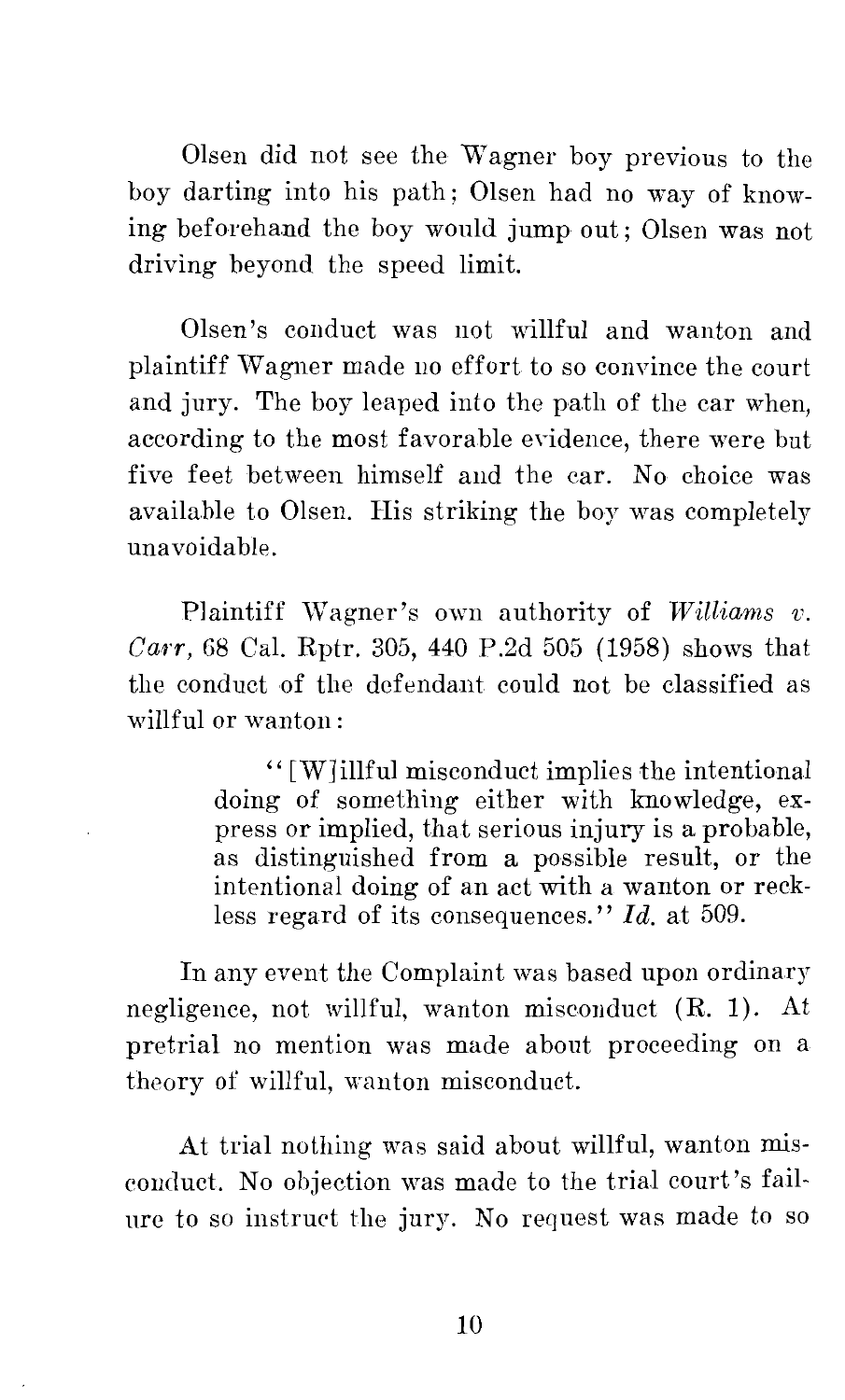instruct the jury. No mention of this was made in the Motion for New Trial (R. 39).

Matters neither raised in the pleadings nor put in issue at the trial can be considered for the first time on appeal. *Estate of Ekker,* 19 Utah 2d 414, 432 P.2d 45 (1967).

A party who by his own pleadings, evidence and requested instructions tries and rests his case upon a certain theory is bound by that theory which then becomes the law of the case and cannot upon appeal shift to another theory or position. *Pettingill v. Perkins,* 2 Utah 2d 266, 272 P.2d 185 (1954).

#### POINT III

#### THE COURT PROPERLY GAVE IN-STRUCTION NO. 20 ON UNAVOIDABLE ACCIDENT.

Plaintiff alleges reversible error because the trial court gave an unavoidable accident instruction which "was not supported by any evidence including defendant's expert." (Appellant's Brief at 11.)

A survey of the cases where an unavoidable accident instruction was given reveals a criteria to determine whether such an instruction is proper:

Where the parties to the action are the only persons whose conduct is involved in the case, the matter can usually be resolved solely by reference to the conduct of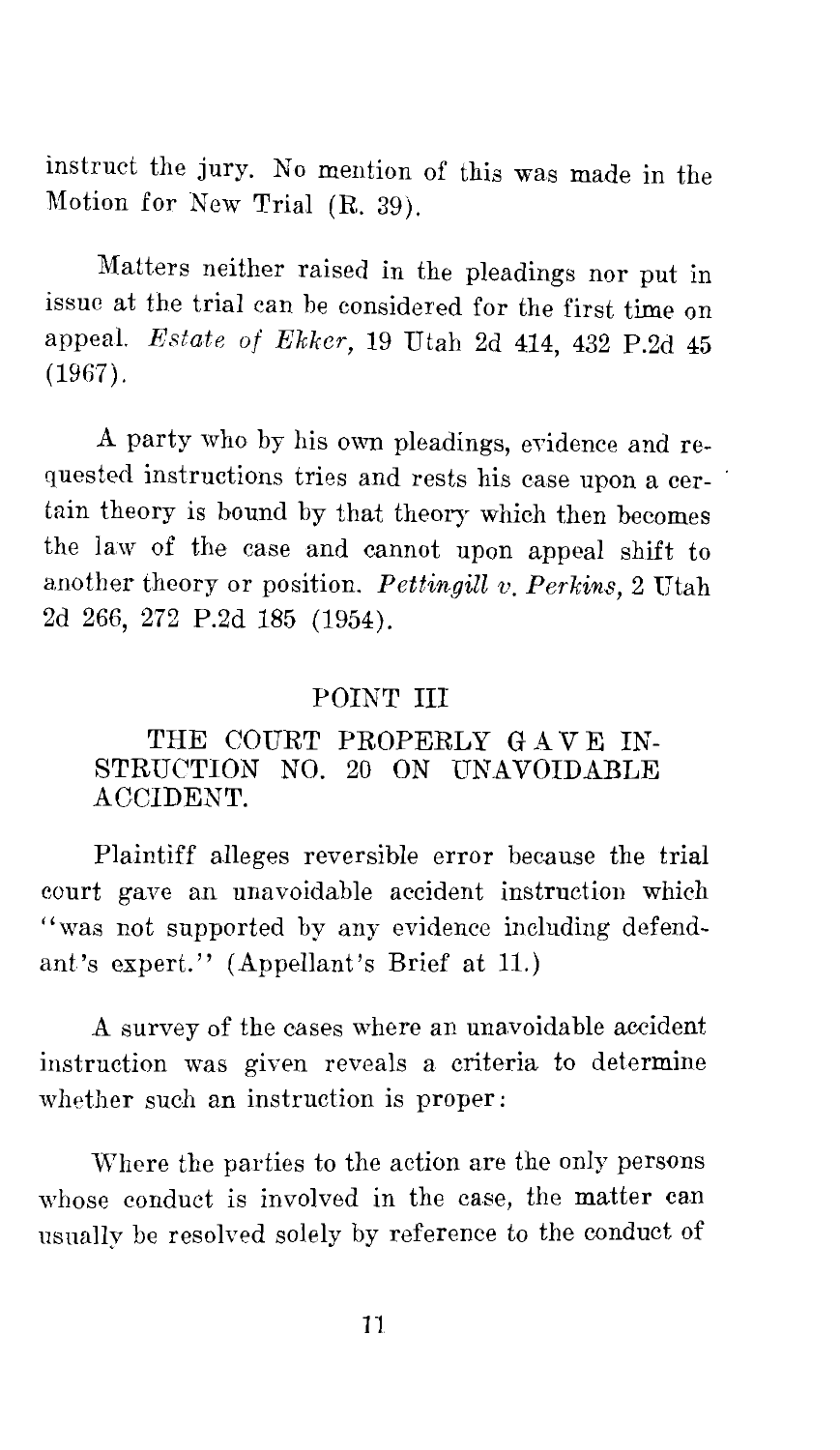those parties. However, where the accident occurs due to the intervention of an irresponsible third party or force, the instruction is proper.

In this case the instruction was proper because the conduct of the child could reasonably have been found to have been the cause of the accident, even though not negligence due to his age. If so, it was unavoidable from the standpoint of the parties to the suit.

Wagner claims on this appeal there was no evidence that the accident was unavoidable.

However, at trial Olsen called three witnesses to establish such evidence: Captain Pitcher, as an accident reconstruction expert, and Mr. and Mrs. Garcia who were parked in their automobile near the plaintiff's automobile at the of the accident. The testimony of the Garcias was basically directed to the speed of the highway traffic prior to the accident and the length of time which they were parked behind plaintiff's automobile (about 15 minutes) before the accident occurred (T. 127-40).

Captain Pitcher, on the other hand, gave rather extensive testimony concerning the physical evidence at the accident scene. The sole point of his testimony was that the accident, from Olsen's position, was unavoidable. This, of course, was the thrust of Olsen's case (T.S. 41-58).

In *Woodhouse v. Johnson,* 20 Utah 2d 210, 436 P.2d 442 (1968), this court specifically rejected the contention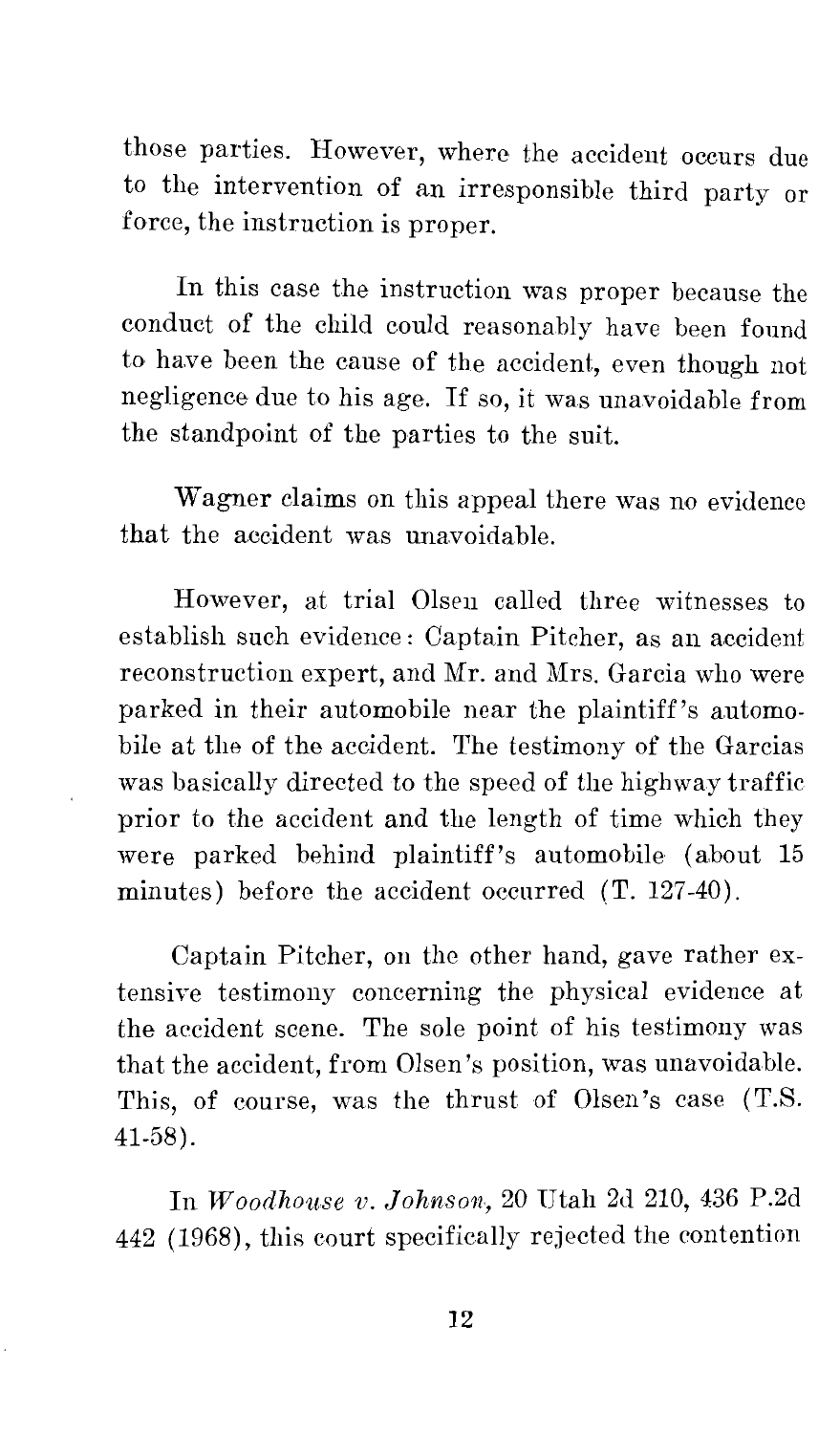that the giving of an unavoidable accident instruction is reversible error. At most, an unavoidable accident instruction is repetitious of instructions which point out that defendant's negligence must be the proximate cause of the accident before he can be found liable.

In this case, however, ithe unavoidable instruction was not repetitious. It was the sole instruction given which stated affirmatively the defendant's case as presented through its expert witness.

To say that unavoidable accident instruction was repetitious of other "no causation" instructions, and thus confusing to the jury in this case, is unrealistic. In this case Wagner alleged negligence on the part of Olsen in at least four different ways. We do not believe that this case could have been fairly presented to the jury in light of plaintiff's specific affirmative allegations of negligence simply by instructions which speak abstractly of proximate cause.

The unavoidable accident instruction was supported by the evidence and the testimony of defendant's chief witness. It was the only instruction which affirmatively stated the defendant's theory of the case. Olsen was entitled to have his theory presented by the instructions. *Startin v. Madsen,* 120 Utah 631, 237 P.2d 834, 836 (1951).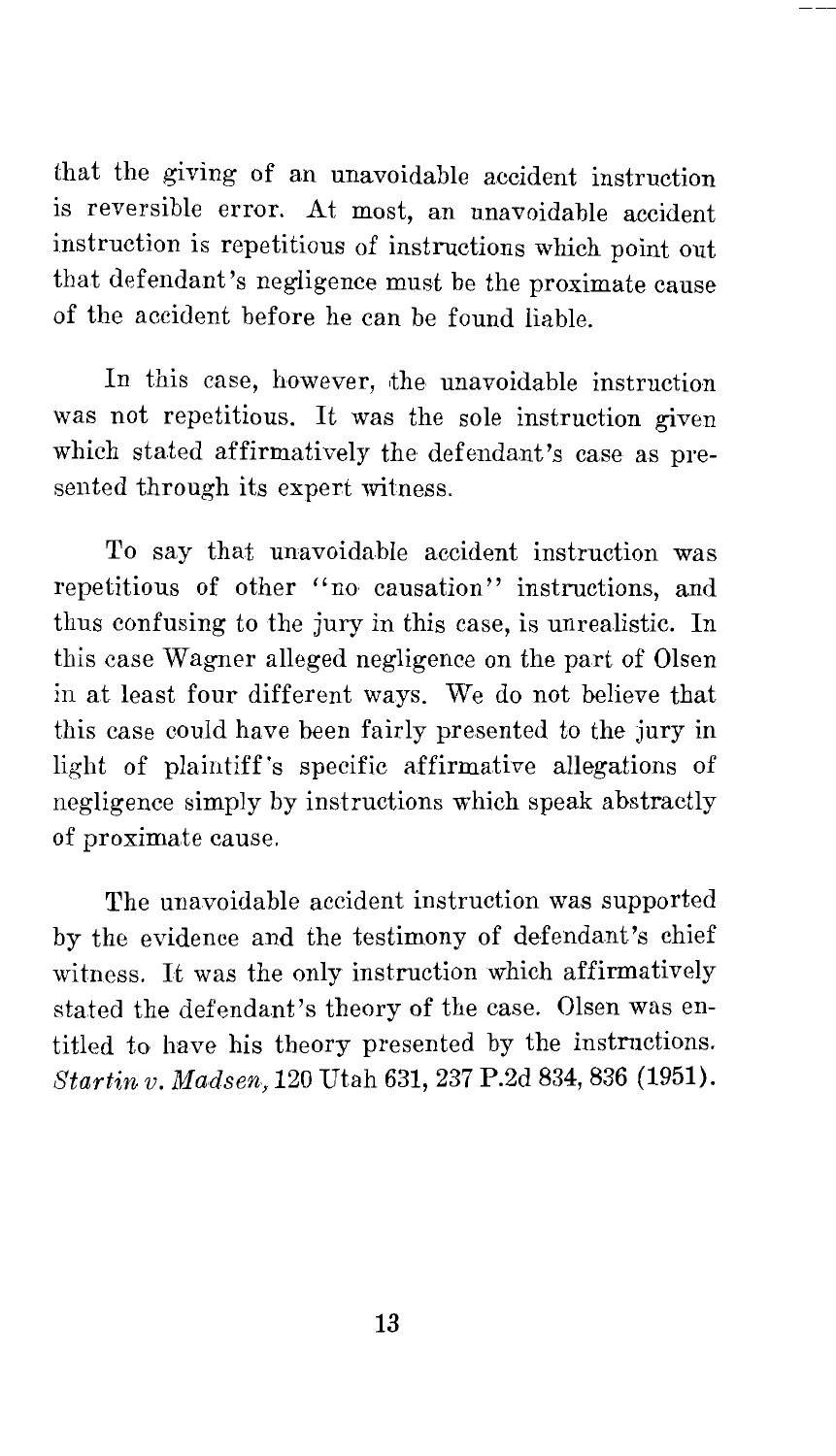#### POINT IV

#### THE TESTIMONY OF DEFENDANT'S ACCIDENT RECONSTRUCTION EXPERT WAS PROPER.

Plaintiff Wagner claims that Captain Pitcher was allowed to give opinion testimony on facts which he had assumed and which were otherwise not in evidence. The record clearly shows this claim to be without foundation.

The hypothetical question of which Wagner complains involved the following facts (T.S. 47):

1. A child of approximately age 4 (3 years, 9 months) ran a distance of 24 feet across a blacktop highway.

2. The path of the child was directly across the highway.

3. An automobile was proceeding in a generally north direction along the roadway in the inside lane of traffic.

4. The automobile left 40 feet of skid marks before striking the child.

5. The automobile was traveling at 39 miles per hour before the brakes were applied.

6. The driver in the automobile had a normal reaction time.

Specifically, appellant alleges that there was no evidence as to the path of the child (No. 2), the length of the skid marks before impact (No. 4), the reaction time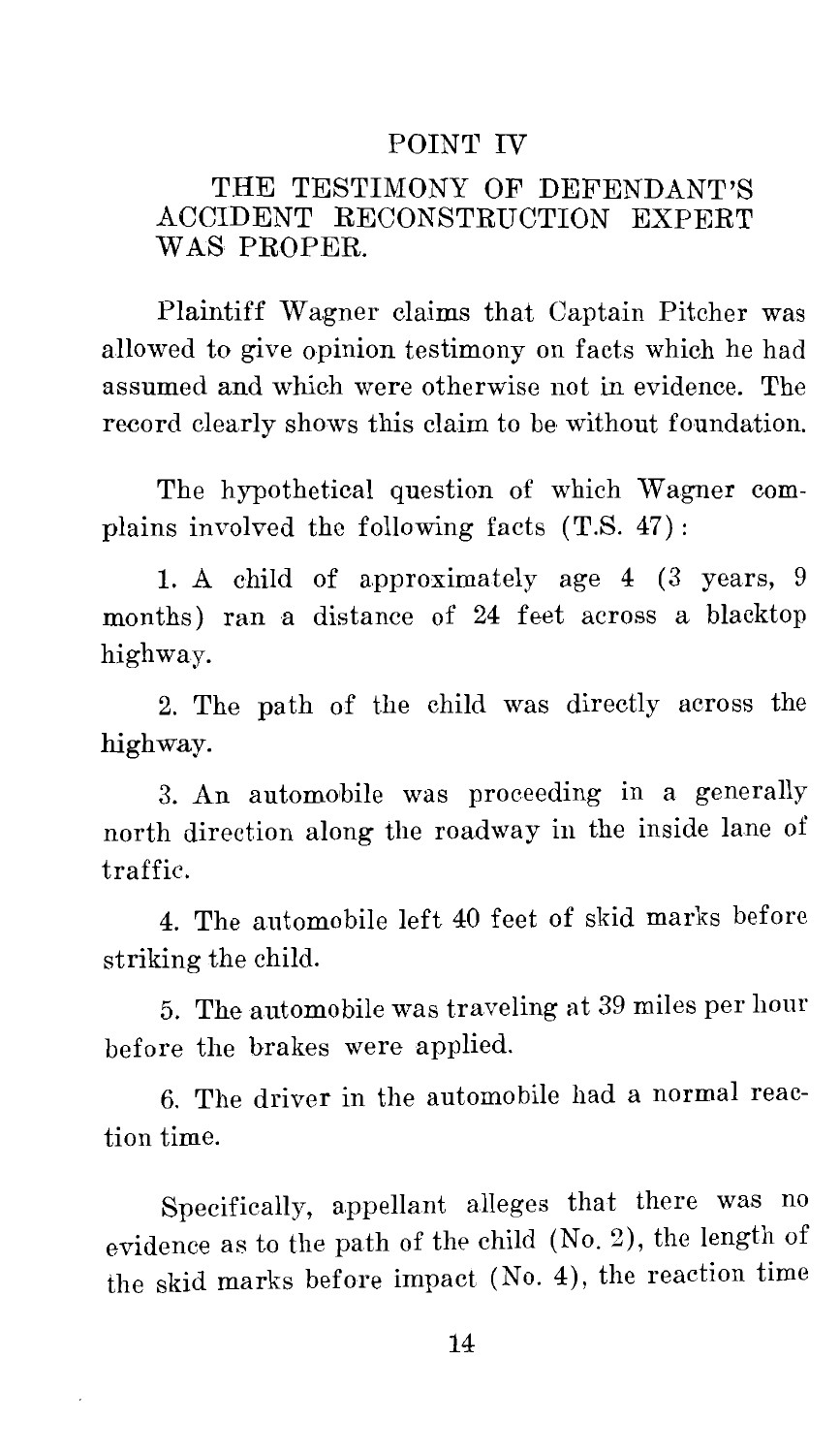of a normal drive (No. 6), or the exact point of impact. (Appellant's brief at 13).

All of the facts listed above were in evidence, however. Plaintiff's own witness, Officer LaMar T. Chard, testified as to the correctness of fact No. 1 - the 24 feet (TS. 28). The defendant, on plaintiff's own cross-examination, testified as to fact No. 2-the direct path of the child (T. 39). Fact No. 3 was undisputed. The length of the skid marks before impact, fact No. 4, was again acknowledged by plaintiff's own witness, Officer Chard (TS. 33). The point of impact as being directly across from plaintiff's own automobile was testified to by the defendant (T. 28). Fact No. 5, the speed of defendant's automobile, was also testified to by Officer Chard (TS. 8).

Fact No. 6, the normal reaction time of the average individual, was offered into evidence by the expert witness himself in response to a question by defense counsel (TS. 49). It was not offered as the reaction time of Olsen. Plaintiff made no objection to defendant's witness offering in evidence the reaction time of the average person (TS. 49). It was proper for Capt. Pitcher to offer this evidence. ''An expert or skilled witness can give an opinion upon facts previously testified to by him  $\dots$ " *Day v. Lorenzo Smith and Son, Inc.*, 17 Utah 2d 221, 408 P.2d 186, 189 (1965).

The hypothetical question asked Captain Pitcher was based upon facts in evidence and was relevant to the issue of causation.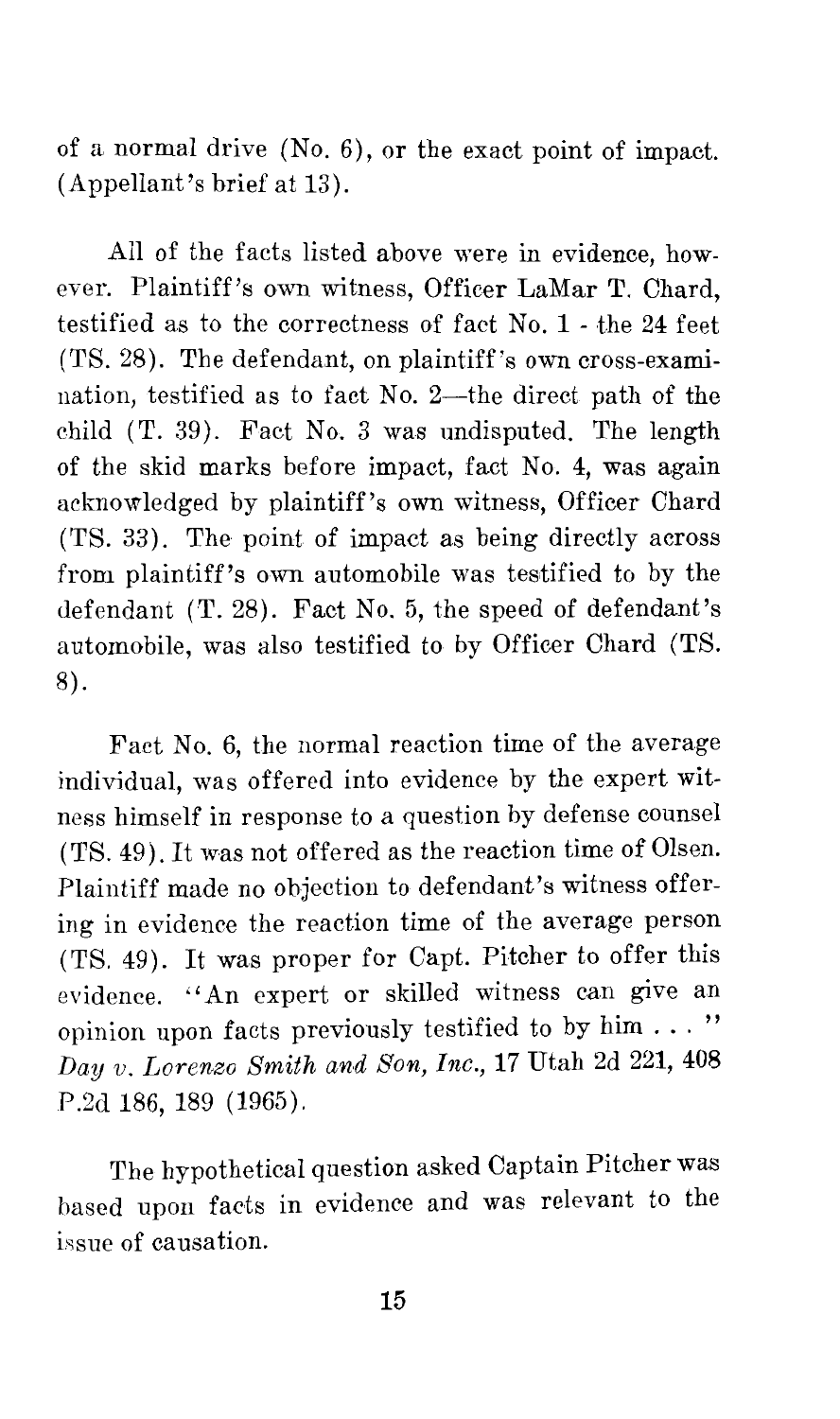#### POINT V

#### THE TRIAL COURT PROPERLY LIMIT-ED CROSS-EXAMINATION OF DEFEND-ANT'S EXPERT WITNESS.

Plaintiff Wagner claims as his final point that the trial court committed reversible error when it limited his cross-examination of Captain Pitcher. As previously explained, the sole purpose of his testimony was to show that *any man* placed in the position of Olsen would have unavoidably struck the Wagner youth. The testimony dealt with the average man.

On cross-examination plaintiff attempted to question defendant's witness with respect to an intoxicated person rather than the average sober man. The trial court properly refused to permit this as cross-examination.

The general rule is that cross-examination of a wit- . ness may not go beyond the testimony given in direct examination. This rule is somewhat liberalized with respect to cross-examination of experts. As stated in 32  $C.J.S.$  *Evidence*  $\delta 560(1)$ :

> "Rules governing the cross-examination of witnesses generally apply, with such modifications as the character of the testimony makes necessary, to the cross-examination of skilled witnesses and experts.''

We do not challenge the principle that an expert may be cross-examined to test his good faith, knowledge and credibility. *State v. Christensen,* 13 Utah 2d 224, 371 P.2d 552 (1962). However, the nature of plaintiff's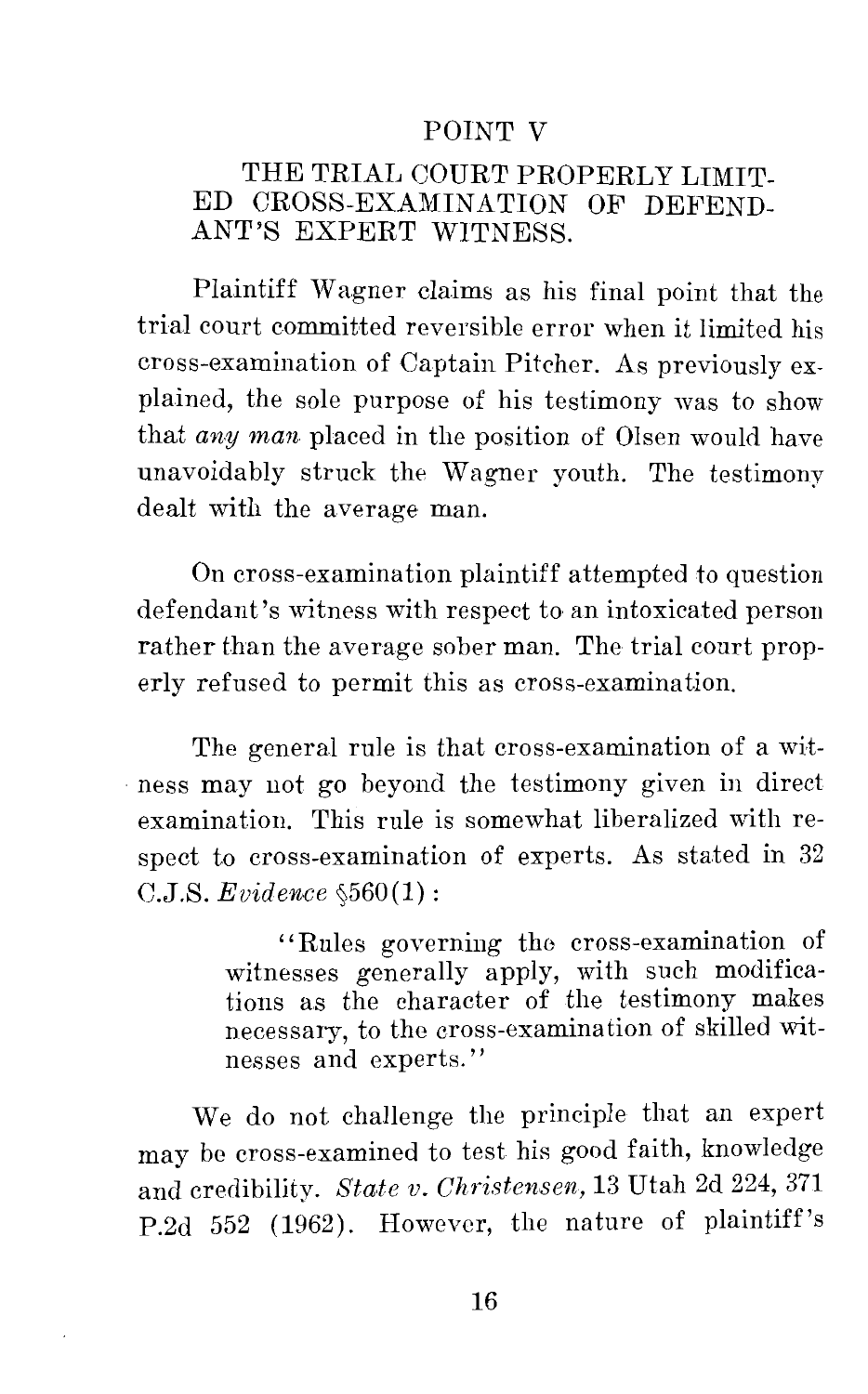cross-examination did not go to the good faith, knowledge or credibility of the witness but was a new line of inquiry as if the expert were plaintiff's own witness.

The extent to which cross-examination of an expert can be limited is one of the many areas to which the trial court must be allowed to exercise its discretion. Because of the trial judge's unique position he must be allowed wide discretion with respect to limiting cross-examination. As the Kansas Supreme Court said in *Bott v. Wendler,* 203 Kan. 212, 453 P.2d 100, 113 (1969), concerning the cross-examination of an expert witness:

> ''No rule can be laid down that would determine the extent and limitation of cross-examination allowable in every case. Generally speaking the matters must rest in the sound discretion of the judge trying the case.''

Even if the trial court should not have limited crossexamination, this was not reversible error. Any testimony which Wagner desire to elicit could have been elicited by calling the witness as his own. It was specifically pointed out to counsel for plaintiff that he was free to call Captain Pitcher as his own witness (T. 57). Pursuing this, counsel obtained a short recess while he left the courtroom to confer with Captain Pitcher (T. 58). But after having been given the opportunity to call Captain Pitcher and confer with him counsel did not do so. Any evidence the Appellant alleged he was denied by virtue of the trial court's limiting his cross-examination was denied him by virtue of his failure to call the witness as his own.